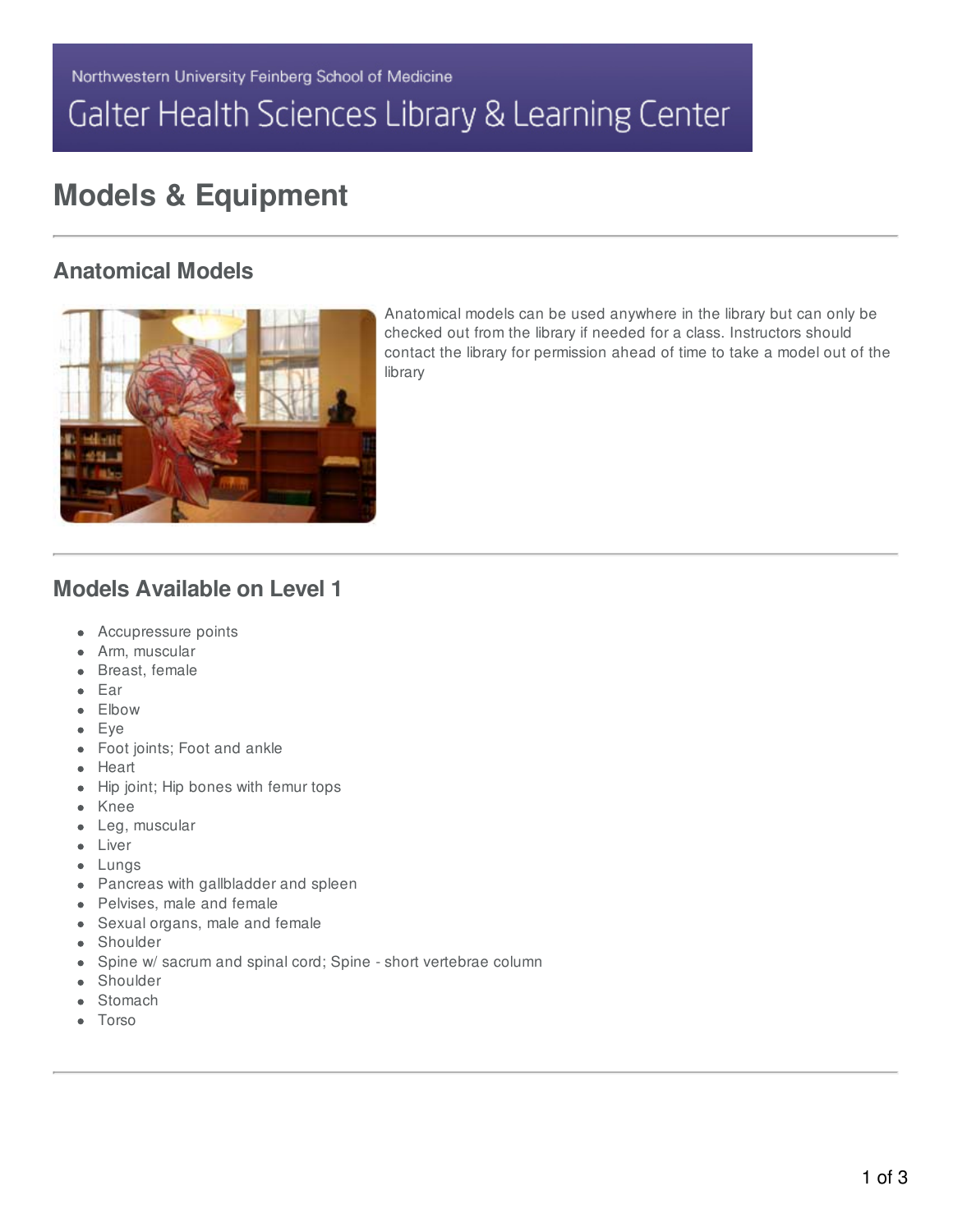### **Models Available at the Circulation Desk**

- $\bullet$  Brain (2)
- Brain stem (2)
- $\bullet$  Ear
- Hand, muscles and blood vessels
- Hand and wrist, functional model
- Head and neck
- $\bullet$  Heart (2)
- Larynx, cartilages
- Pelvises, male and female
- Sexual organs, male and female
- Skull, Beauchene didactic
- Skull, Beauchene exploded
- Skull, classic adult
- Skull, fetal
- Skull, half skull
- Skull, transparent

## **Medical, AV, & Productivity Equipment**

The following items are available at the circulation desk.

#### **Medical Equipment**

The library offers blood pressure cuffs and diagnostic sets containing an ophthalmoscope, otoscope and throat illuminator for use inside or outside the library.

#### **Adapters and remotes**

The library has adapters (dongles) available to connect your computer to the video displays in our conference rooms and classrooms. Remote controls for all monitors are also available. Adapter styles and cables include:

- Mini DisplayPort to VGA or HDMI
- USB-C to VGA or HDMI
- HDMI cables

### **Productivity tools**

These items are intended for in-library use only

- extension cords / surge protectors
- headphones
- mice with USB cables

### **Additional Equipment**

Other available equipment includes:

- LCD projector
- Portable screens
- a Mobile Monitor Cart with a DVD/VCR combo

Please call us at 503-8126 with any questions or inquiries about equipment and related policies.